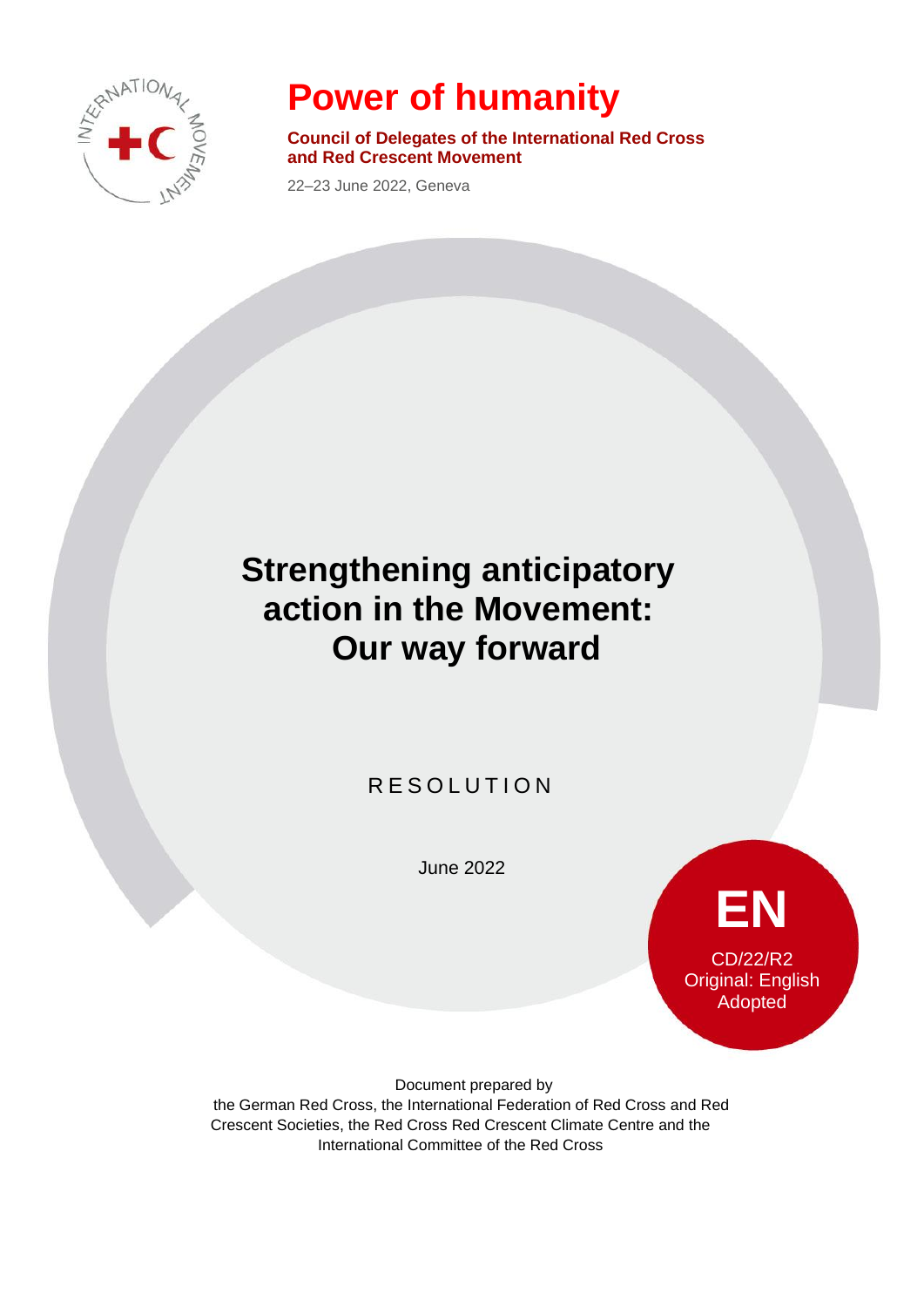#### **RESOLUTION 2**

### **Strengthening anticipatory action in the Movement: Our way forward**

The Council of Delegates,

*expressing* deep concern about the impacts of extreme climate and weather events, especially on preexisting vulnerabilities among individuals and communities which means that some are more affected than others, and noting that the climate crisis will increase these impacts unless action is taken,

*stressing* that extreme climate and weather events occurring during the COVID-19 pandemic have shown how vulnerabilities are compounded and exacerbated when multiple hazards coincide,

*highlighting* that vulnerability to extreme climate and weather events is often highest in fragile and conflictaffected settings and noting that the convergence of conflict and the climate crisis can increase existing vulnerabilities and create new ones,

*recognizing* that, in most cases, forecast information about extreme climate and weather events is available before they happen and that the accuracy of such information and risk analysis for potential impacts have improved considerably over the years, including through digitalization, providing the International Red Cross and Red Crescent Movement (the Movement) and its components with the opportunity to act ahead of the impact to reduce needs,

*noting* increasing opportunities to anticipate and act ahead of hazards and risks, such as epidemics, food insecurity and displacement of affected people, and the necessity to address compounding risks, in particular in fragile and conflict-affected settings,

*recognizing* the role that anticipatory action can play in preventing or mitigating potential disaster impacts and in increasing people's resilience and *acknowledging* the Movement's responsibility to act in accordance with the Fundamental Principles and the respective mandates and roles of the Movement's components,

*recognizing* the work of the Movement to reduce disaster risk, in particular the mandate and role of National Red Cross and Red Crescent Societies (National Societies) and the support and assistance provided by the International Federation of Red Cross and Red Crescent Societies (IFRC) in this area, and available instruments, such as the IFRC's Enhanced Vulnerability and Capacity Assessment, which operationalizes the Framework for Community Resilience and the Preparedness for Effective Response Framework, and highlighting advances in Forecast-based Financing and anticipatory action,

*highlighting* that anticipatory action has already been implemented successfully but needs to be scaled up and noting challenges faced with regard to resources, capacities and frameworks,

*recalling* and *reaffirming* the different commitments of components of the Movement to improving the protection of individuals and communities most at risk from the impacts of the climate crisis by adopting the Climate and Environment Charter for Humanitarian Organizations and by investing in anticipatory action, in particular through the Risk-informed Early Action Partnership and the Anticipation Hub,

*recognizing* the global momentum around anticipatory action and the leadership of the Movement in driving progress at the international level,

1. *calls upon* the components of the Movement, in accordance with their mandates and roles, to